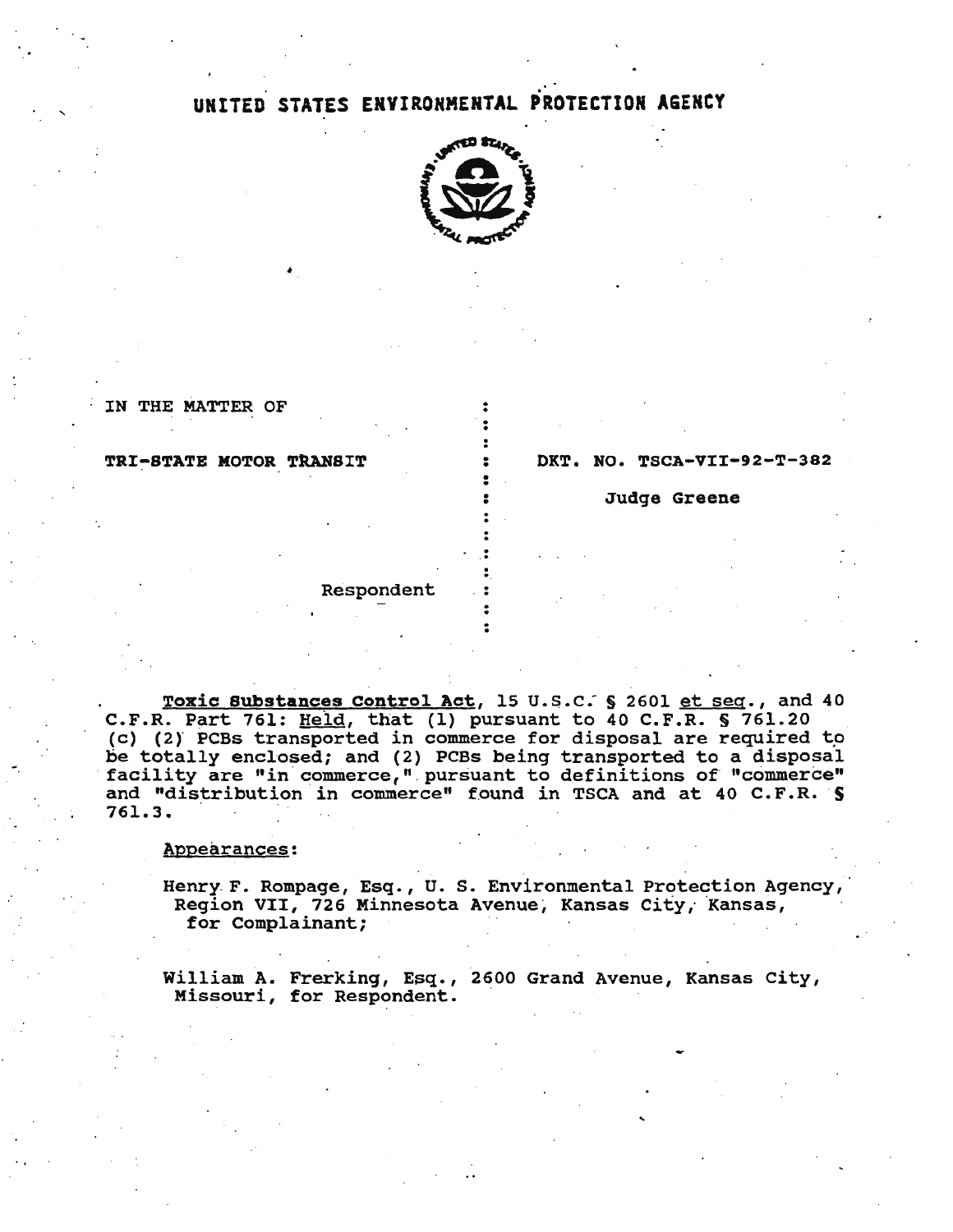# DECISION and ORDER UPON SUBMISSIONS

This matter arises under Section l6(a) of the Toxic Substances Control Act ("TSCA," or "the Act"), 15 u.s.c. § 2615 (a), which provides for the assessment of civil monetary penalties for violations of the Act and implementating regulations issued pursuant to Section 6 of the Act, 15 U. s. c. § 2605. The complaint charges that Respondent transported leaking transformers and other materials which contained polychlorinated biphenyls (PCBs) in interstate commerce, in violation of the Act and regulations codified at 40 C.F.R. Part 761, specifically§§ 761.20, and (c)  $(2)$ .<sup>1</sup> Respondent denied generally that any violation had occurred, and interposed affirmatively that, among other things, (1) any violations which did occur were "a direct and proximate result of a third party other than Tri-State" and that Respondent "had no ability or power to control that third party or to prevent the alleged violations from occurring;"<sup>2</sup> and (2) that no transportation "in commerce" had taken place.<sup>3</sup>

The parties seek determination upon stipulations of facts, submissions of proposed findings and conclusions, and briefs. The parties' stipulations of facts are attached hereto and made a part hereof as Appendix 1.

 $1$  Complaint, at  $14$ .

<sup>2</sup> Answer to the Complaint, at 3,  $\frac{q}{23}$ .

 $3$  Id. at 4, **1** 25.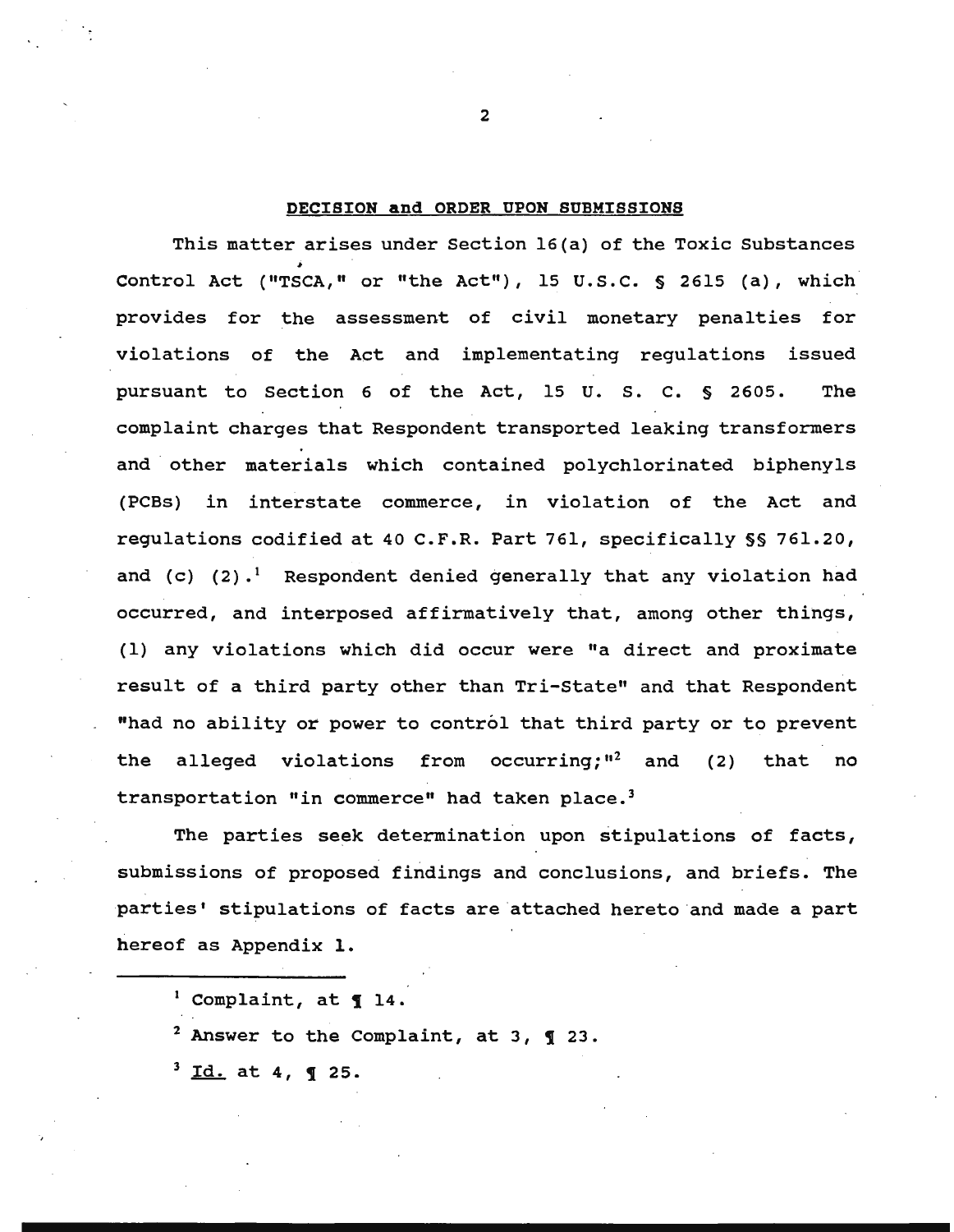The record shows that this matter came to the attention of the Missouri Department of Natural Resources on December 12 or 13, 1991, when an individual who was driving on Interstate 44 in the st. Louis, Missouri, vicinity asserted to the Department that a vehicle bearing Respondent's placards sprayed his pick-up truck as it passed him. Upon investigation by the Department, the vehicle in question, a flat-bed tractor-trailer, was found to contain a load composed of 33 PCB transformers, two drums of PCB liquid, and other PCB wastes in boxes and drums, which had been picked up from generators (electric utilities) in Maryland and Pennsylvania.<sup>4</sup> Fourteen of the transformers had liquid or moisture on or about their exteriors. Samples of the "oily spots" on the exteriors of two transformers disclosed the presence of PCBs.<sup>5</sup> The load was being transported for disposal by defendant to a site in Beatty, Nevada. Complainant argues that the foregoing facts constitute transportation of PCBs in commerce in a manner which was not "totally enclosed," as 40 C.F.R. §§ 761.20 and 761.20 (c) require. Respondent asserts in lengthy and vigorous briefs that

<sup>4</sup> Stipulations of fact, Appendix 1, at 4,  $\P$  **10-12.** 

 $\epsilon$  -  $\epsilon$ 

<sup>5</sup> Id. at 7, **1** 24. Laboratory analysis of the two samples showed the presence of PCB-1260 in the amounts of 28 ug/100  $cm<sup>2</sup>$ and 15 ug/100  $cm^2$ . (It appears that samples relating to the other twelve transformers were not taken}.

In addition, a sample taken from the front compartment of the trailer, which held free-standing liquid, was analyzed and found to contain 240 ug/1 PCB Arachlor 1260. Id. at 6 ( $q\bar{q}$  20-21).

After the transformers were "overpacked or wrapped," Id. at 7, 1 24, the trailer was allowed to continue in transport. The stipulation does not say whether all fourteen transformers were overpacked or wrapped.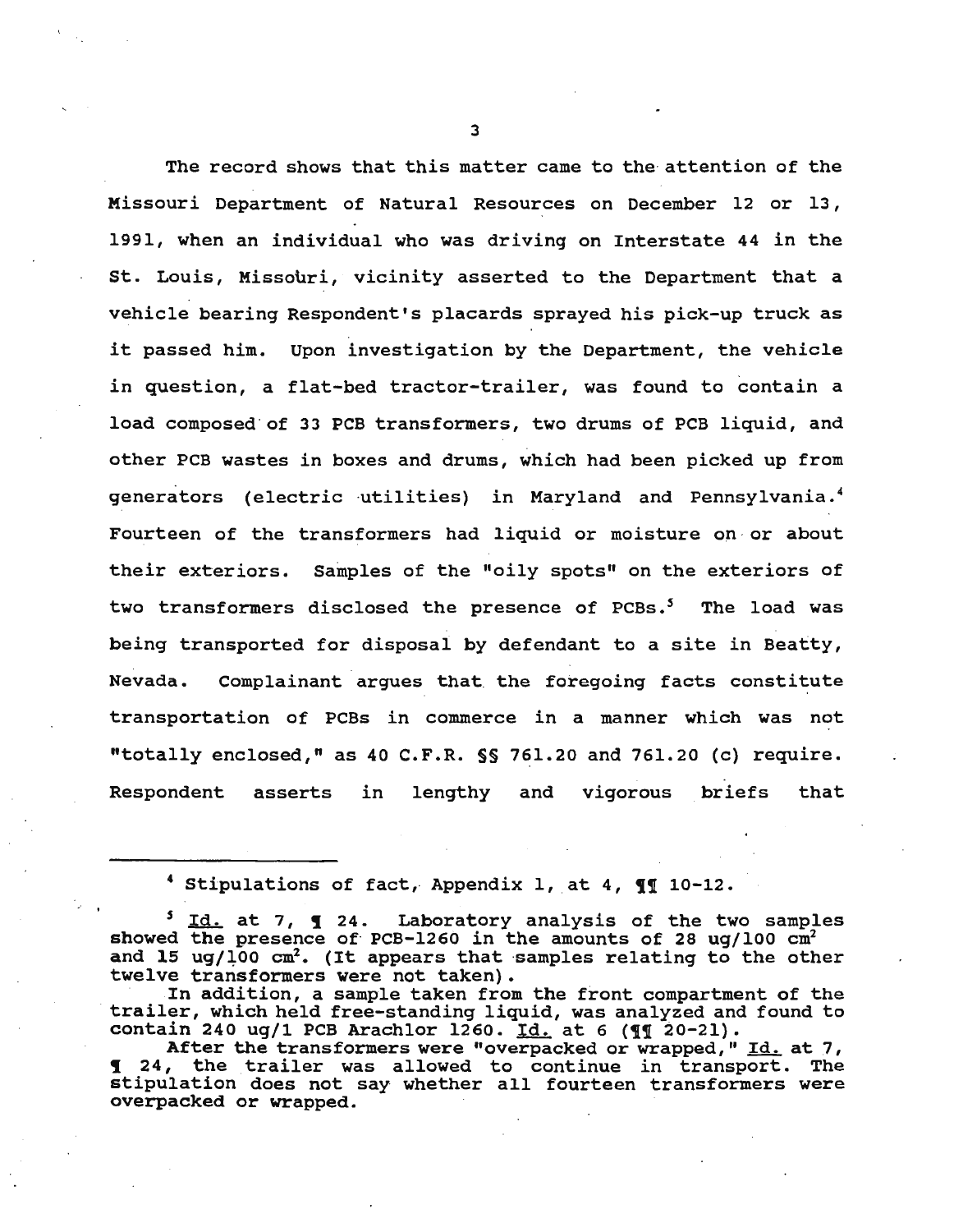transportation only for the purpose of disposal does not constitute "commerce," since the load of materials itself was not being "sold to or by any entity;<sup>"6</sup> that the definition of "commerce" in the regulation is circular and vague, causing a lack of notice and failure of due process; and that 40 C.F.R. § 761.20 (c) (2) does not require tht PCBs be transported *for disposai* in a totally enclosed manner.

# "Commerce."

Taking first the matter of the definition of "commerce," both 40 C.F.R. § 761.3 and Section 2 of TSCA provide that *"commerce*  means trade, traffic, transportation . . . [B]etween a place in a State and any place outside of such State. . . . " The definition is hardly vague in the usual sense of the word. Perhaps it may be said colloquially to be vague because it is broad, far-reaching,<br>and all-inclusive -- but not because it does not clearly encompass almost any sort of commercial activity, including activities conducted within the boundaries of a single state. The definition of "commerce" has long been very broad, and its import in the law cannot, to any lawyer, be misapprehended: "commerce" includes just about anything and everything. Any notion that a particular activity may not be "in commerce" must be examined very carefully and with great skepticism. Decisions particularly from the 1930s and 1940s leave no doubt that virtually any business activity is

 $6 \text{ Id. at } 4 \text{ (I 12) and } 7 \text{ (I 24).}$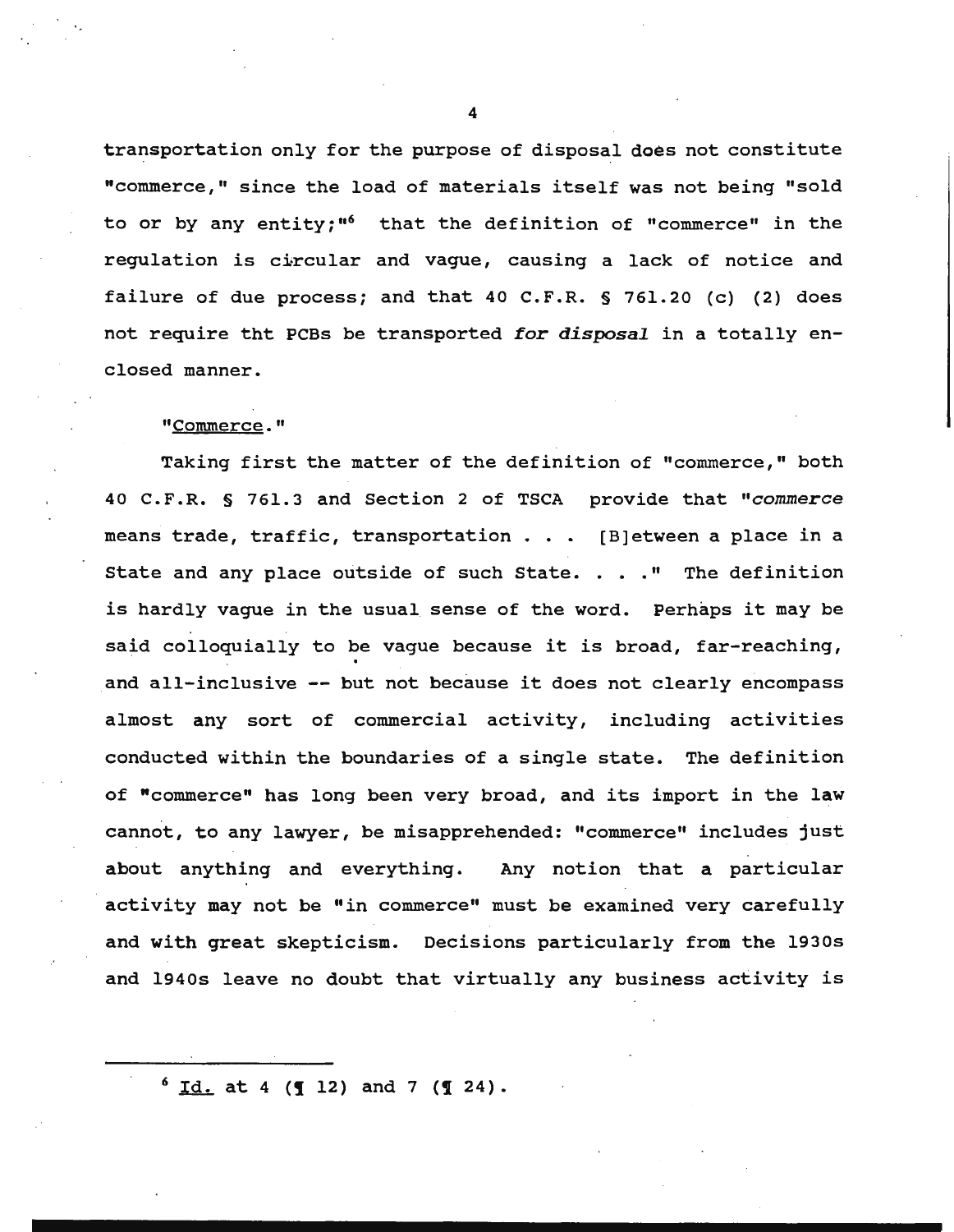included in the term,<sup>7</sup> and that it takes very little to constitute an "effect" upon interstate commerce. The definitions in the Act and regulations are similarly very broad. Subsection (2) of the definition of "commerce" at 40 C.F.R. § 761.3 and Section 3(B) of TSCA refer to the "effect" doctrine in specifically including trade, traffic, and transportation which *"affects* trade, *traffic,*  transportation . • . . " between a "place in a State and any place outside of such State. . .  $\cdot$  <sup>8</sup> In short, the applicable regulatory

 $<sup>7</sup>$  Respondent's load was "in interstate commerce" within the</sup> meaning of the Act under either a "flow·of interstate commerce," or an "affecting interstate commerce" rationale. Under the "flow of interstate commerce" approach, an "apparently local activity will be considered 'in interstate commerce' when it is an essential component of an inseparable activity." City of Cleveland v. component of an inseparable activity." City of Cleveland v. Cleveland Electric Illuminating Co., 538 F. Supp. 1295, 1301 (N.D. Ohio 1980) (citing Bain v. Henderson, 621 F.2d 959, 960 (9th Cir. 1980)). See also United States v. Yellow Cab, 332 U.S. 218, 228 (1947) ("(w]hen . goods move from a point of origin in one state to a point of destination in another, the fact that a part of that journey consists of transportation by an independent agency solely within the boundaries of one state does not make that portion of the trip any less interstate in character."); Gulf Oil Corp. v. Cobb Paving Co., 419 u.s. 186, 195 (1974) (interpreting the "flow of interstate commerce" as "the practical, economic continuity in the generation of goods and services for interstate markets and their transport and distribution to the consumer."); Rio Vista Oil. Ltd, v. Southland Corp., 667 F. Supp. 757 (D. Utah 1987) (applying this approach to the retail sale of goods previously shipped in interstate commerce).

<sup>8</sup>Emphasis added. See also, for accord, definitions of "distribute in commerce" and "distibution in commerce," § 761.3.

Respondent's load of PCB wastes can be said to be in interstate commerce under the "affecting commerce" rationale, as set forth by the Supreme Court in United States v. Darby, 312 U.S. 100 (1940): "[t]he power of Congress over interstate commerce is<br>not confined to the regulation of commerce among the states. It not confined to the regulation of commerce among the states. extends to those activities intrastate which so affect interstate commerce or the exercise of the power of Congress over it so as to make regulation of them appropriate means to the attainment of a (Footnote continued on page 6]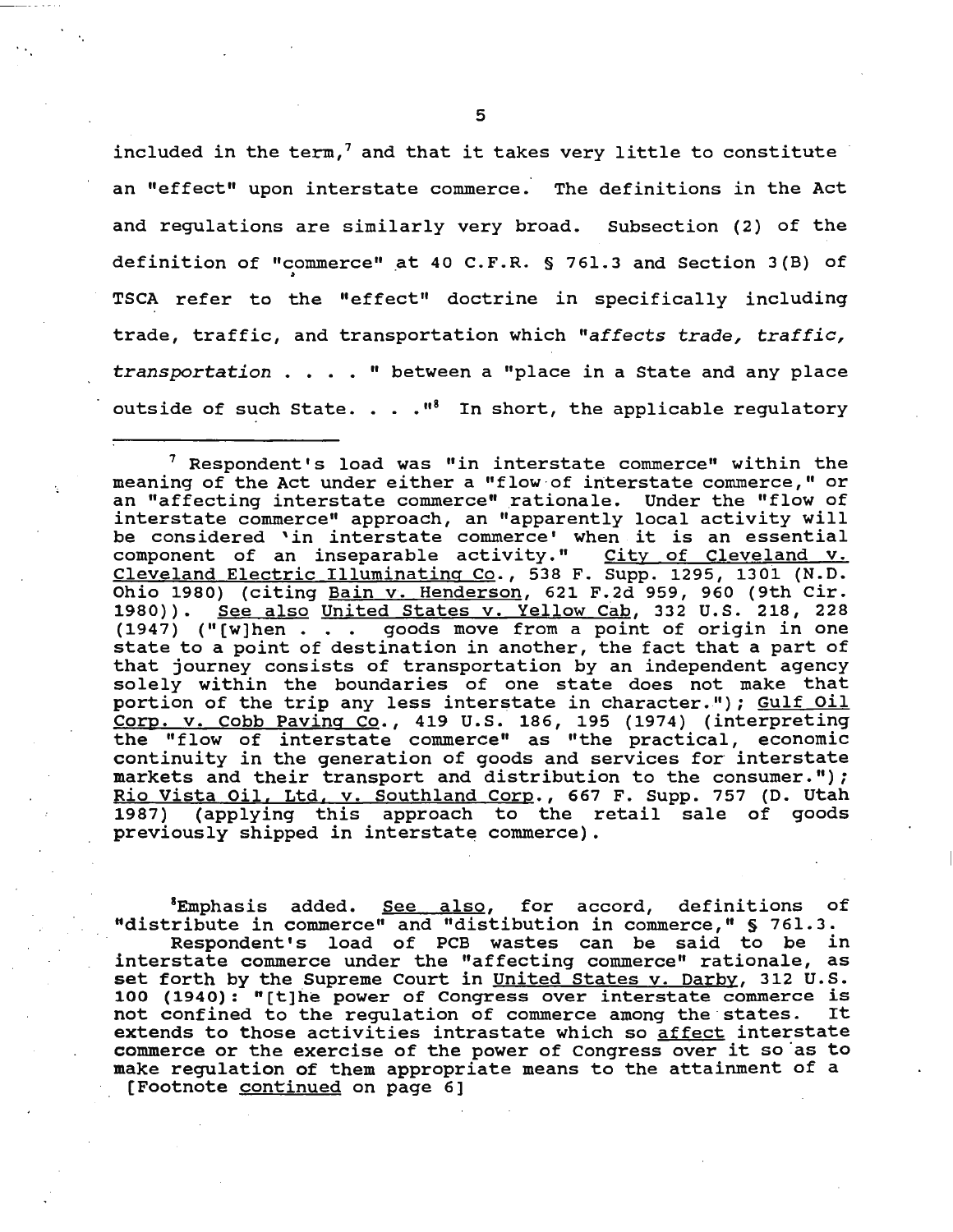and statutory definitions of "commerce," which are in complete accord with case law, do not require that the items themselves (here, the PCB wastes going for disposal} be the subject of a sale in order to be "in commerce." Far from it.

Respondent points to the preamble to the 1978 publication of the proposed PCB regulation<sup>10</sup> as requiring a "sale" before

·-

South Terminal Corp. v. EPA, 504 F. 2d 646, 677 (1st Cir. 1974) noted that "the problem of pollution itself involves the nation as a whole; pollutants are not respecters of state borders." Id. Thus, pollution from multiple uses PCBs in many states could have a substantial interstate effect. See Wickard, 317 U.S. at<br>127-28. Federal requlation of this effect would be a "means Federal regulation of this effect would be a "means reasonably adapted to the attainment of the permitted end," in this case, the control of PCBs under TSCA.

- 9 As Complainant correctly notes, there can be little doubt that a sale of services was involved in the transportation of the load to Nevada by Respondent, and that another sale of services was -involved in the receipt of the wastes at the Nevada site. Respondent does not claim to be an eleemosynary organization, and neither, presumably, would the owner of the Nevada site. (Appendix 1, at 4,  $\{$  12).

The Court does not understand Complainant to be arguing that the sale of PCBs is equivalent to baby-sitting, as defendant's Second Reply Brief suggests, at 19.

<sup>10</sup> Manufacturing, Processing, Distribution in Commerce, and Use Bans, 43 <u>Fed. Reg</u>. 24802, 24807 (June 7, 1978); see also 44 <u>Fed</u>.<br><u>Reg</u>. 31549 (May 31, 1979).

Footnote 8 continued from page 5]

legitimate end, the exercise of the granted power of Congress to regulate interstate commerce." Id. at 118 (emphasis added). Stated differently, Congress "may choose the means reasonably adapted to the attainment of the permitted end, even though they involve the control of interastate activities."  $\overline{1d}$ , at 121. Moreover, this power extends to acts that, taken individually, have no effect on interstate commerce. See Wickard v. Filburn, 317 u.s. 111, 127-28 (1942) (effect on wheat market of farmer's decision to consume wheat grown himself might be trivial. But this decision, "taken together with that of many others similarly situated, is far from trivial  $\ldots$  . ").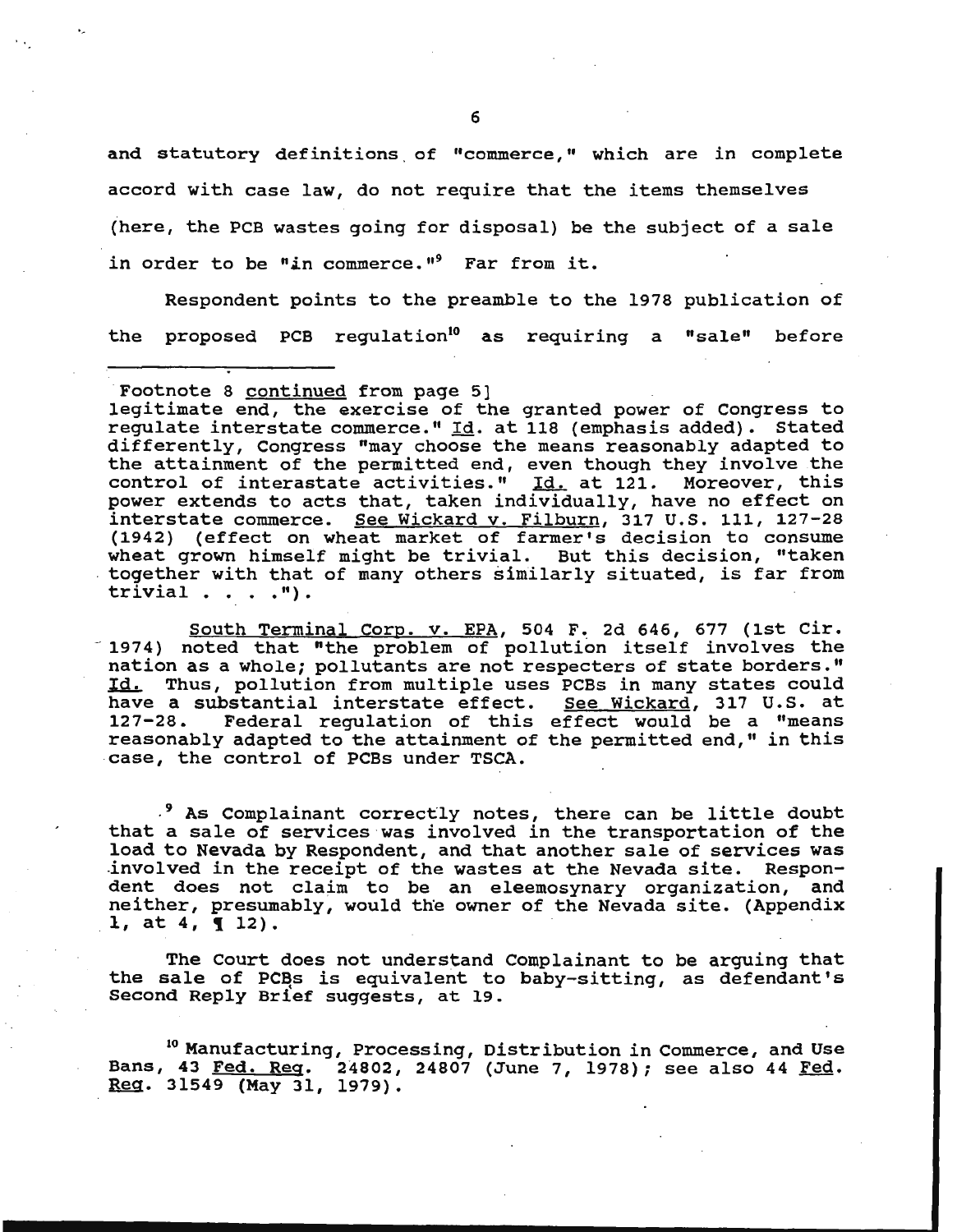"commerce" attaches. After examination of the preambles to both the 1978 (proposed) and 1979 (final) rules in their entireties, it is concluded that the 1978 discussion -- fully read and considered -- does not require a "sale" to effect "commerce" and so does not prevent a finding here that the waste load was in commerce.

Accordingly, since the transportation of PCB wastes for disposal falls within the regulatory and statutory definitions of ••commerce," .it is found that the load in question was "in commerce."<sup>11</sup>

# Responsibility for Failure to Transport in a Totally Enclosed Manner.

In its answer to the complaint, Respondent asserted that any leakage of PCBs in the load in question could not be attributed to its own activity, since it (1) had not even placed the items on

11 Complainant correctly points out that the court in Environmental Transportation Systems, Inc. v. ENSCO, Inc., 763 F. Supp. 384, c. D. Ill. 1991) states at 391 that:

> ••.. the term 'distribution in commerce• is defined in terms of 'commerce,' which is in turn defined . . . as 'trade, traffic, transportation, or other commerce. Thus, the term 'distribution in commerce• includes transportation.

While it is true that this statement was made in aid of the court's analysis of the central issue of whether U. S. Environmental Protection Agency regulations under TSCA supersede U. S. Department of Transportation regulations promulgated under the Transportation Safety Act of 1974, 49 u.s.c. § 1804, in connection with the transportation of PCBs, it is noteworthy that the District Court had no difficulty in determining that transportation of waste is in "commerce" based upon TSCA definitions of "commerce" and "distribution in commerce. <sup>11</sup>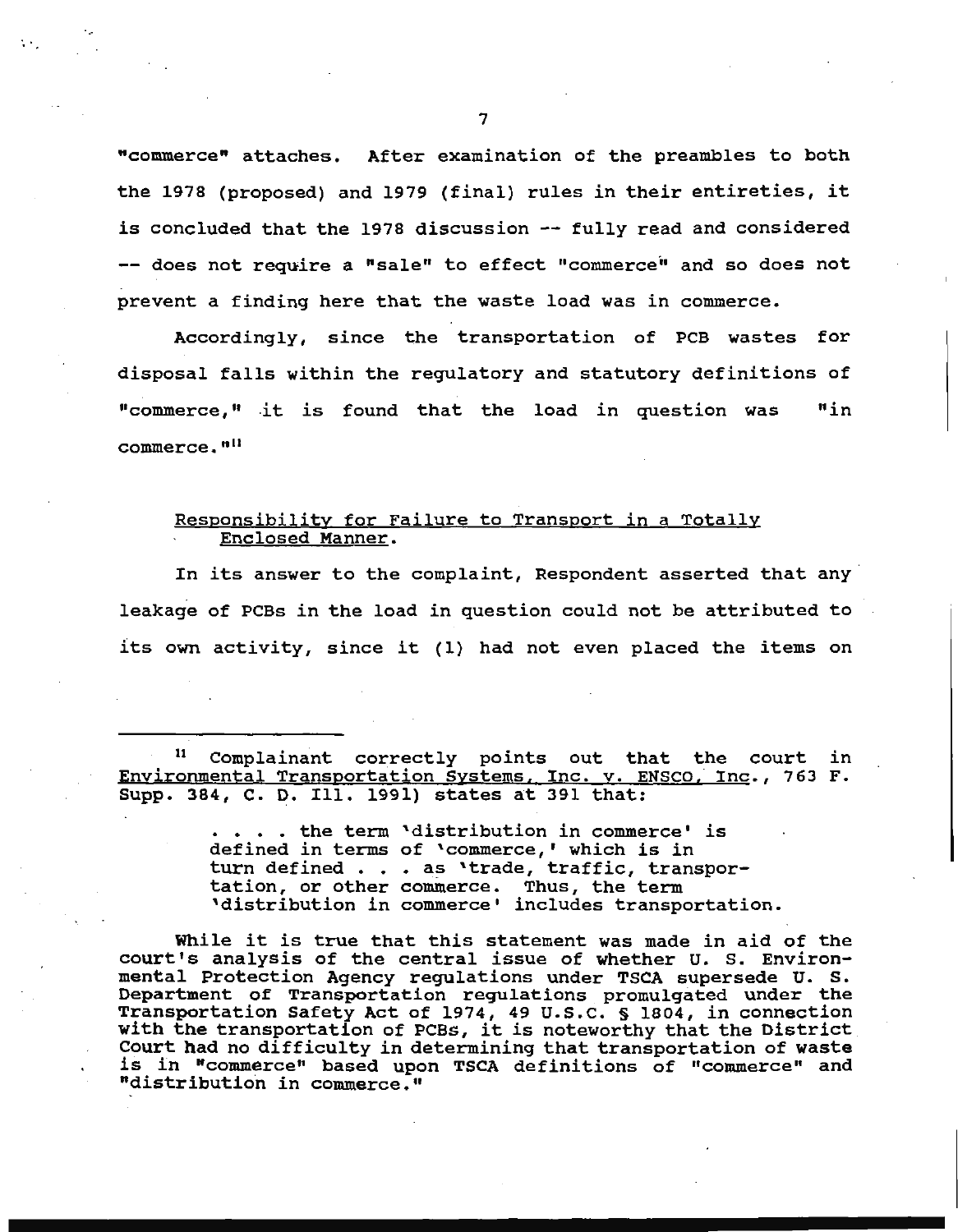board the tractor-trailer<sup>12</sup>, and (2) took numerous precautionary measures to avoid problems of this sort.<sup>13</sup> However, it is seen from the clear language of § 761.20 (c) that neither lack of knowledge nor absence of fault constitutes a defense to violations of 40 C.F.R. S 761.20 (c) (2).

> *No person* may distribute in commerce any PCB. . . regardless of concentration, for use within the United States or for export . . . without an exemption • .. • • (Emphasis supplied]

The words "no persons" are all-exclusive. No exceptions are made for waste transporters who can demonstrate that they did not cause a PCB leak, and none may be created judicially.

#### 40 C.F.R. S 761.20 (c) (2).

Respondent argues that the portion of the regulations under which the parties stipulated that the complaint was principally brought<sup>14</sup> does not require transportation of PCBs for disposal to be accomplished in a completely enclosed manner.

40 C.F.R. S 761.20 (c), together with subsection (2}, provides as follows:

No. person may process or distribute in commerce any PCB . . . regardless of concentration, for use within the United States . . . without an exemption, except that an exemption is not required to process or distribute in commerce PCBs. . . resulting from an excluded manufacturing process . . . In addition, the activities described in paragraphs  $(c)$  (1)

 $12$  Appendix 1, at 5, 1 15.

 $^{13}$  Id. at 2-6, **11** 7-9, 13-17.

 $^{14}$  Id. at 7, **1** 27.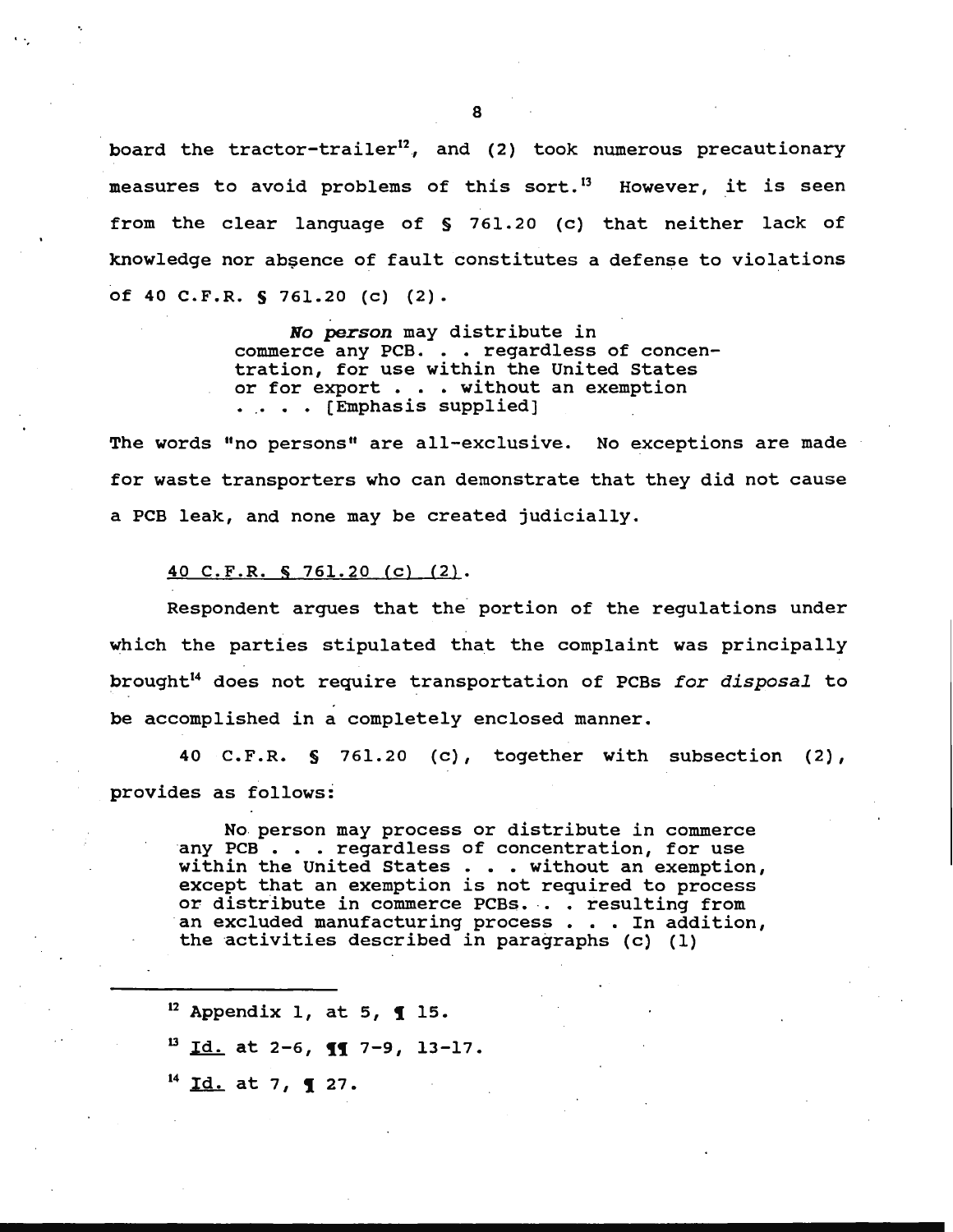through (5) of this section may also be conducted without an exemption. . .

(2) PCBs at concentrations of 50 ppm or greater . . .  $\texttt{may}$  be processed and distributed in commerce in compliance with the requirements of this Part for purposes of disposal in accordance with the requirements of S 761.60.

It is obvious that subparagraph {2) sets out one of five activities involving PCBs which may be engaged in without a specific exemption from the broad prohibitions set forth at  $S$ 761.20 (c). Subparagraph {2) permits distribution of PCBs in commerce for disposal without an exemption if "the requirements of this Part" are complied with; it then specifies that the disposal itself, e. g. incineration, must be carried out in accordance with 40 C.F.R. § 761.60, *Disposal Requirements,* where the requirements pertaining to the physical disposal of PCBs are set out at great .length. In other words, persons may distribute PCBs in commerce for disposal without an exemption, but (1) the distribution in commerce must comply with "this Part" and (2) the actual disposal must be accomplished as required by § 761.60. It is the alleged failure to distribute in commerce for disposal "in compliance with the requirements of this Part"  $--$  which include § 761.20 and 761.20(a) -- that is charged in the complaint.

40 C.F.R. S 761.20, *Prohibitions,* provides that:

Except as authorized in § 761.30, the activities listed in paragraphs (a) and (d) of this section are prohibited . . In addition, the Administrator hereby finds, • • • that any exposure of human beings or the environment to PCBs, as measured or detected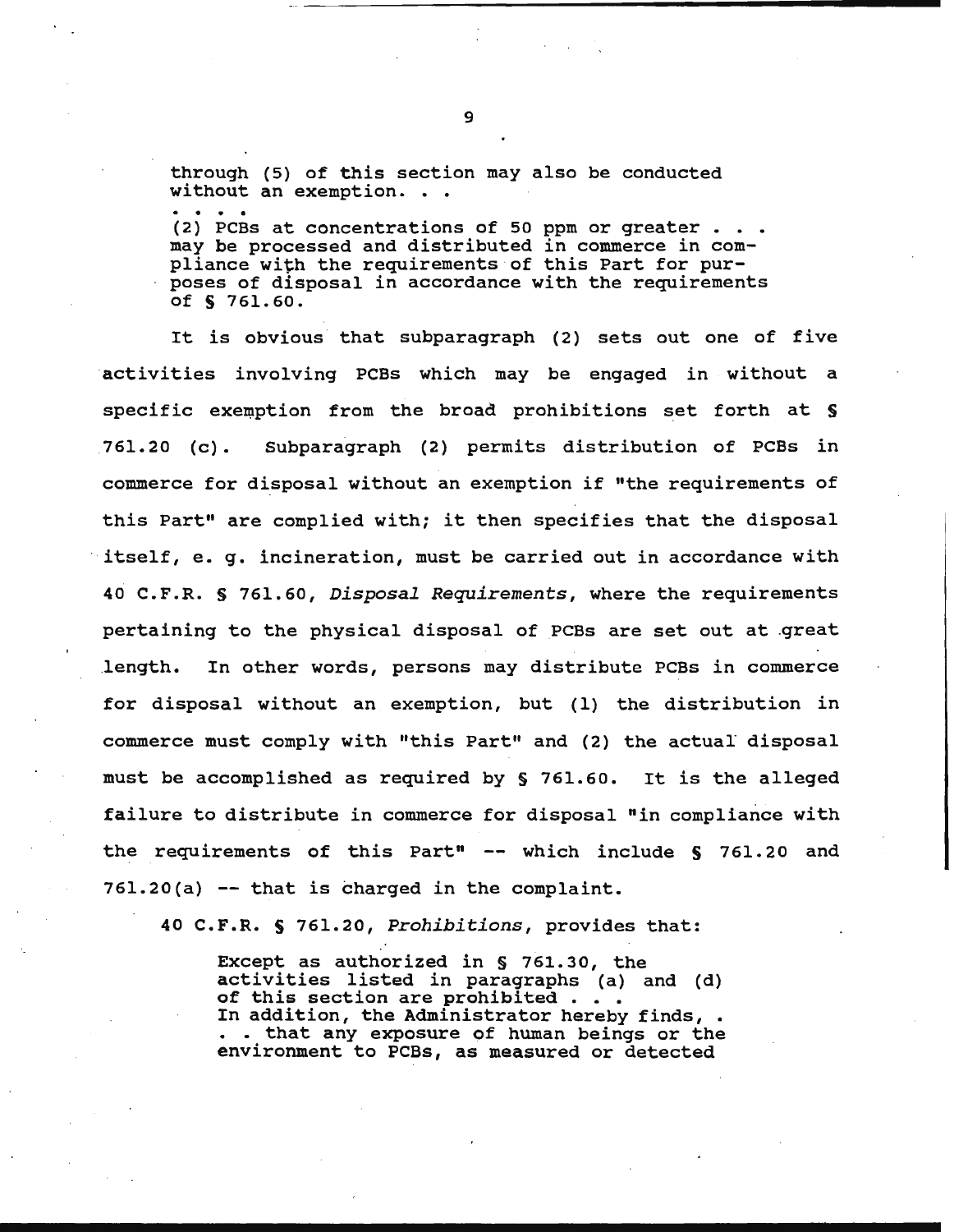by any scientifically acceptable analytical method, may be significant, depending on such factors as the quantity of PCBs involved in the exposure, the likelihood of exposure to humans and the environment, and the effect of exppsure. For purposes of determining which PCB Items are totally enclosed . . . since exposure to such Items may be significant, the Administrator further finds that a totally enclosed manner is a manner which results in no exposure to humans or the environment to PCBs. The following activities are considered totally enclosed: *distribution in* commerce *of* intact, *nonleakinq electrical* equipment *such as* trans*formers.* [Emphasis ~dded]

40 C.F.R. § 761.20 (a) states that:

(a) No persons may use any PCB, or any PCB Item regardless of concentration, in any manner other *than 'in a totally enclosed manner* within the United States unless authorized under § 761.30. [Emphasis added]

Finally, the Act itself provides at Section 6:

(e) *Polychlorinated biphenyls* 

(2) (A) Except as provided under subparagraph (B), effective one year after January 1, 1977, no *person may manufacture, process,* or *distribute in*  commerce *any polychlorinated biphenyl in any manner*  other *than in* a *totally enclosed manner.'5*  [Emphasis added]

(B) The Administrator may by rule authorize the . . . distribution in commerce . . . of any polychlorinated biphenyl in a manner other than in a totally enclosed manner if the Administrator finds that such . . . distribution in commerce . . . will not present an unreasonable risk of injury to health or the environment.

. Thus, the Act provides unequivocally that PCBs in commerce, unless they are totally enclosed, are prohibited after January 1,

 $15$  See also Section 6 (e) (3) (A) and (B).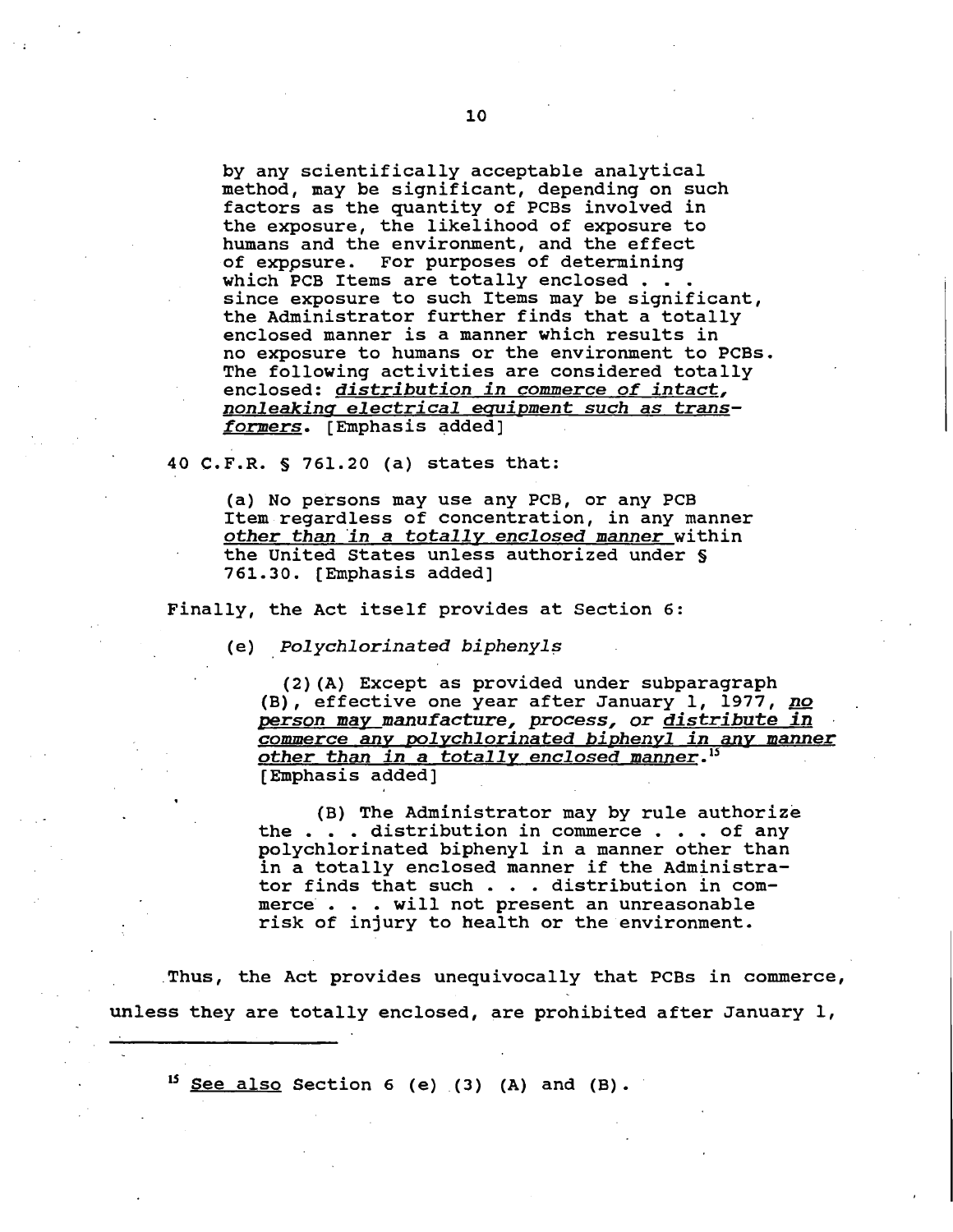1978. Moreover, the preamble to 40 C.F.R. § 761.20 states that the  $\alpha$  activities of subparagraph (c) of § 761.20 are prohibited pursunt to section (6) (e) (3) (A) of TSCA, which provides that "no person may process or distribute in commerce any polychlorinated biphenyl after two and one-half years after" January 1, 1977.<sup>16</sup> Accordingly, even if a transporter were in doubt upon examining § 761.20 (c) (2)., a reference to the specific enabling portion of the Act would have made quite clear the prohibition against transportation of PCBs in a non-totally enclosed manner.

Given TSCA's specific prohibitions upon use, manufacture, processing, and distribution in commerce of PCBs in any manner other than a totally enclosed manner, it is difficult to understand how a member of the regulated community could reasonably have assumed that PCBs were permitted in commerce for any purpose, including disposal, in the absence of total enclosure. Virtually nothing else can be done with PCBs unless they are totally enclosed. -- at least not without an exemption or authorization.<sup>17</sup> Members of the regulated community are responsible for knowing and understanding the purpose of TSCA and the implementing

 $17$  The exceptions ("authorizations") are listed at 40 C.F.R. § 761.30.

<sup>&</sup>lt;sup>16</sup> Section 6 (e) (3) (A) of TSCA, 15 U.S.C. § 2605 (e) (3) (A). Provisions are made at Section 6 (e) (3) (B) for exemptions upon the granting of an exemption by the Administrator of EPA. There is no exemption to the total enclosure rule for transportation of PCBs to a disposal site.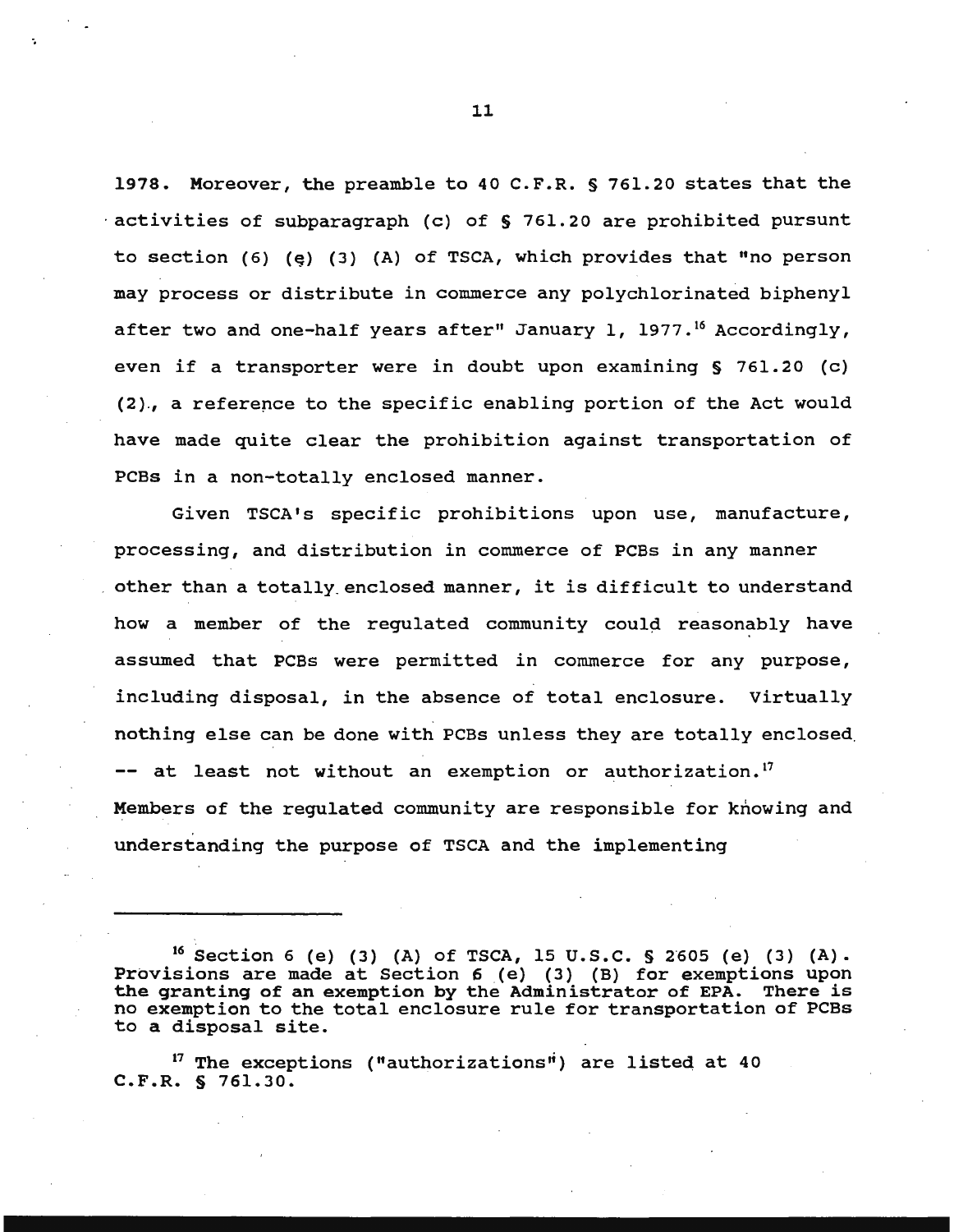regulations. 18 It has been noted that PCBs, alone among chemicals, have been the subject of specific statutory requirements

19 because of their pervasive danger, thus making knowledge of the Act and rules even more urgent. The overall *schema* is abundantly clear. The detail and bredth of responden's precautions in connection with the load in question, and generally in the matter of transporting PCB wastes, suggest that Respondent is generally aware of the necessity for caution and total enclosure.<sup>20</sup>

Respondent points out that subsection (c) (2) of § 761.20 does not contain the words "transportation of PCBs for disposal must be accomplished in a totally enclosed manner." Statutes and regula-

<sup>18</sup> There are, of course, instances of insufficient notice which can result in unfairness. See MRM Trucking Co., II MWTA -89-0102, oun resure in unidialized to the magnetic mediate of the main to state, September 5, 1991, at 6-12 ss; <u>K. O. Manufacturing, Inc.,</u> EPCRA VII-89-T-611, Decision and Order Granting Respondent's Motion for "Accelerated Decision and Denying Complainant's Motion, February 28, 1993; [reversed on appeal as EPCRA Appeal No. 93-1, April, 1995]; and see In re Wheland Foundry, RCRA-IV-89-25-R, October 22, 1993, Decision and order; [Order Setting Aside and Vacating Initial Decision on other grounds, December 22, 1993].

This is not such an instance.

<sup>19</sup> Environmental Transp. Systems, Inc. v. ENSCO, Inc., at 391. quotes with approval from Environmental Defense Fund v. EPA, 598 F. 2d 62, 67 (D. C. Cir. 1978):

Considering that there are few statutes aimed so particularly at control of an individual chemical, we construe this provision [Section 6 of TSCA, which gives authority for rulemaking] as a significcant comment on the failure of existing regulatory mechanisms.

<sup>20</sup> See Appendix 1.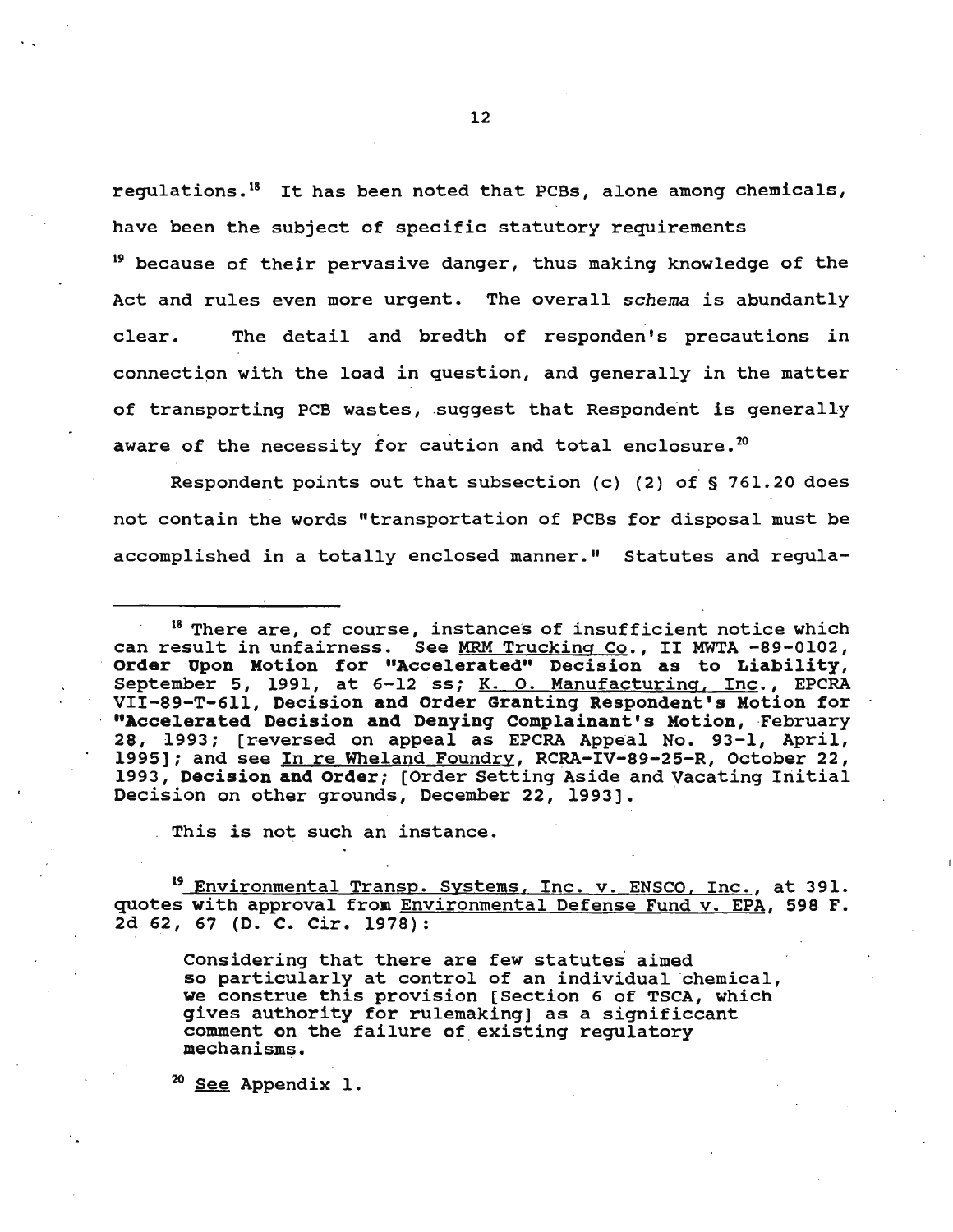tions commonly do not repeat, in each subsection, everything that has gone before, particularly if a shorthand phrase (e. g. 'in compliance with the requirements of this Part') will serve to refer back. Sections 761.20 and 761.20 (a) being portions of Part 761, they, among other portions, are referred to in subsection (c) (2). Accordingly, compliance with them is required. Apart from this, Sections 6 (e} (2} (A} and 6 (e) (3) (A) of the Act specifically prohibit the distribution of PCBs in commerce after certain dates that have long passed.

It is noted that the court in ENSCO, supra, had no difficulty concluding (at 392), in connection with its determination that the defendant there had complied with the Part 761 regulations, as follows:

> The EPA regulations provide at *40 C.F.R. 761. 20(c)(2)* that *PCBs* may *be distributed in* commerce *(therefore transported) provided* that *it is* done *in* a *'totally enclosed'* manner. The same regulation sets forth in its introductory section that PCBs which are contained in "intact, non-leaking electrical equipment such as transformers" are "totally enclosed." Thus, under the TSCA and the EPA regulations promulgated thereunder, *PCBs* may *be* transported *if* done *in* a *totally enclosed* manner *such as in* an *intact, non-leaking transformer.*  [Emphasis added]

The court concluded by observing that

It is somewhat ironic that an application of the EPA regulations which were intended to improve existing safeguards on PCB production and distribution may result in less stringent restrictions on PCB transportation. Whether this concern is a reality depends of course upon the relative safeguards afforded by the EPA requirement of "totally enclosed" versus the general DOT

............................ \_\_\_\_\_\_\_\_\_\_\_\_\_\_\_\_\_\_ \_\_\_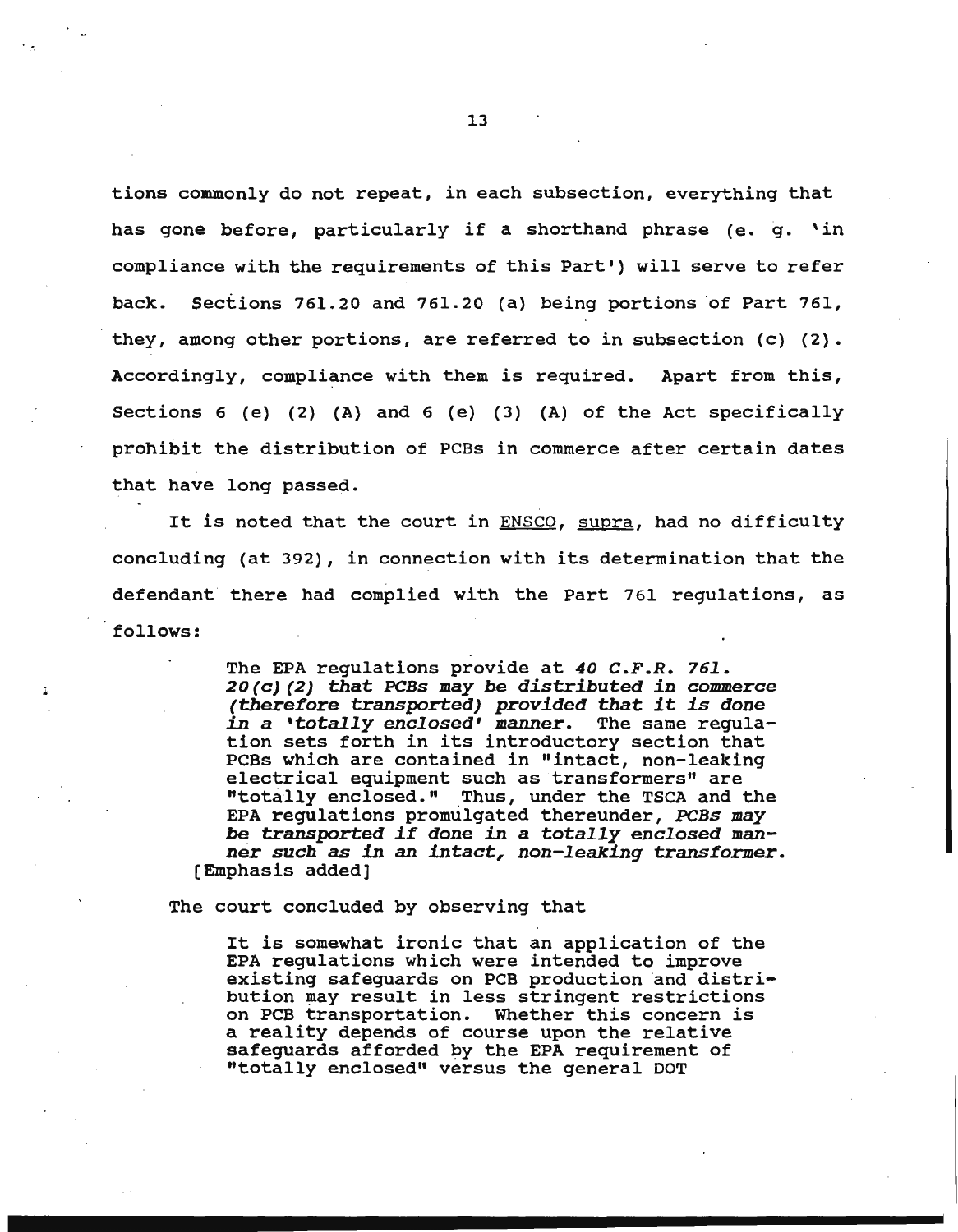[U. s. Department of Transportation] restrictions upon transportation. [At 392]

Respondent's argument that PCBs being transported for disposal need not be totally enclosed is rejected as being manifestly ·inconsistent with the dictates of TSCA and the regulations.

Other "affirmative defenses" were merely stated, but not developed or briefed. On their face, none have merit in the circumstances here.

Accordingly, it will be ordered that decision shall be rendered in favor of Complainant. An Order relating to the penalty to be imposed herein will be issued separately unless, no later than March 15, 1996, the parties advise that they wish to engage in settlement discussions respecting the penalty.

## Findings of Fact

The stipulations of facts of the parties are hereby adopted as findings of facts.

# Additional Findings of Fact

## Conclusions of Law

Respondent is a "person," as the term is defined in the Act and applicable regulations; at all times materiai to this action respondent was a transporter of PCB waste as defined at 40 C.F.R. s 761.3.

PCBs and PCB Items being transported for disposal are in "commerce" as that terni is defined in the Act and at 40 C.F.R. S

,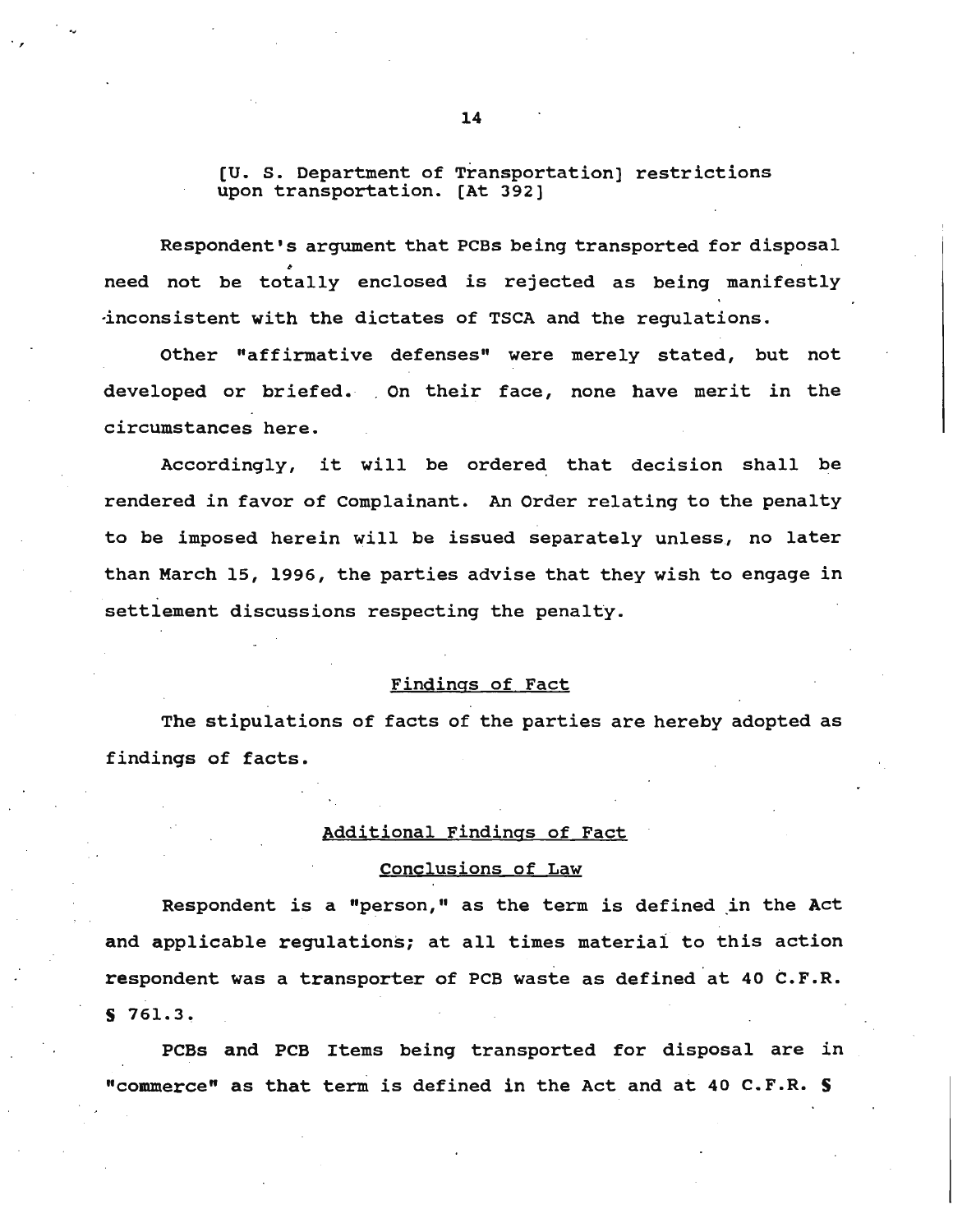761.3.

Section 6 (e) of TSCA and 40 C.F.R. Part 761 require that PCBs must be transported for disposal in a totally enclosed manner. Specifically, S 761.20(c) (2), which states an exemption from the prohibitions set forth at S 761.20 {c), permits PCBs to be distributed in commerce . for disposal provided that such distribution is in compliance with the requirements of Part 761. Part 761 includes 40 C.F.R. §§ 761.20, 761.20 (a), and 761.20 (c).

Respondent's employee was driving a transport vehicle owned by Respondent on December 13, 1991; the load on the trailer included two transformers which had PCBs on their exteriors. Accordingly, the PCBs on the transformers were not being distributed in commerce in a totally enclosed fashion. In addition, since PCBs were found in the front compartment of the trailer of the vehicle, these PCBs also were not totally enclosed.

Respondent failed to comply with the requirements of 40 CFR §  $761.20$  (c) (2) and the Act, and thus violated section 15 (1) of TSCA, 15 U.S.C. § 2614 (1). Accordingly, Respondent is liable for a civil monetary penalty pursuant to section 16 (a) of the Act, 15 u.s.c. S 2615 (a).

#### ORDER

Accordingly, it is ordered that the decision herein shall be, and it is hereby, rendered in favor of Complainant. A separate order will issue with respect to the penalty to be imposed, unless, before March .l5, 1996, the parties advise this office that they

 $\mathbb{Z}^{\mathbb{Z}^{\times}}$  , ...  $\mathbb{Z}^{\mathbb{Z}^{\times}}$  , ...  $\mathbb{Z}^{\mathbb{Z}^{\times}}$  , ...  $\mathbb{Z}^{\mathbb{Z}^{\times}}$  , ...  $\mathbb{Z}^{\mathbb{Z}^{\times}}$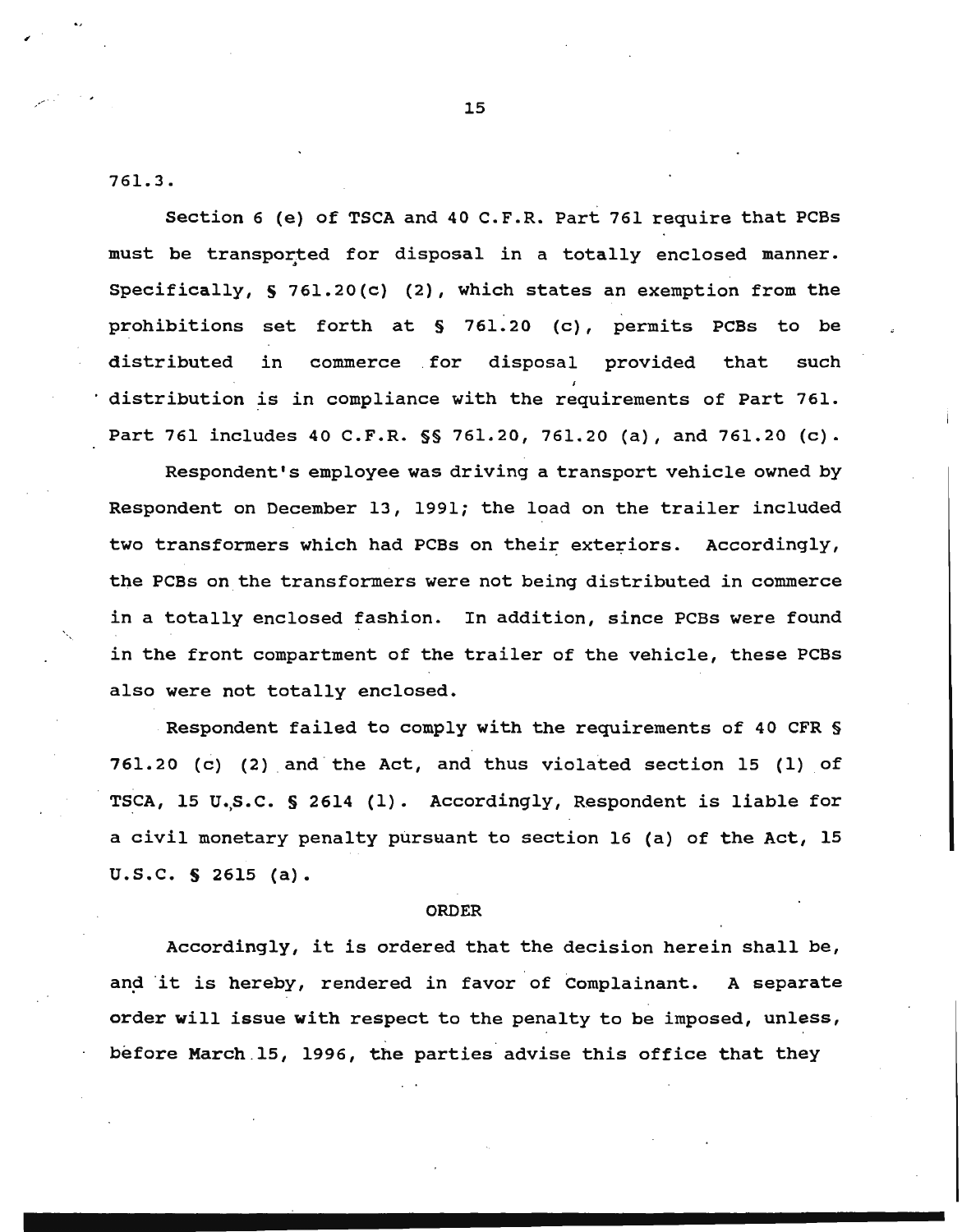wish to pursue settlement.

. .,

A. F. Greene<br>Administrative Law Judge

· February 29, 1996 Washington, D. c.